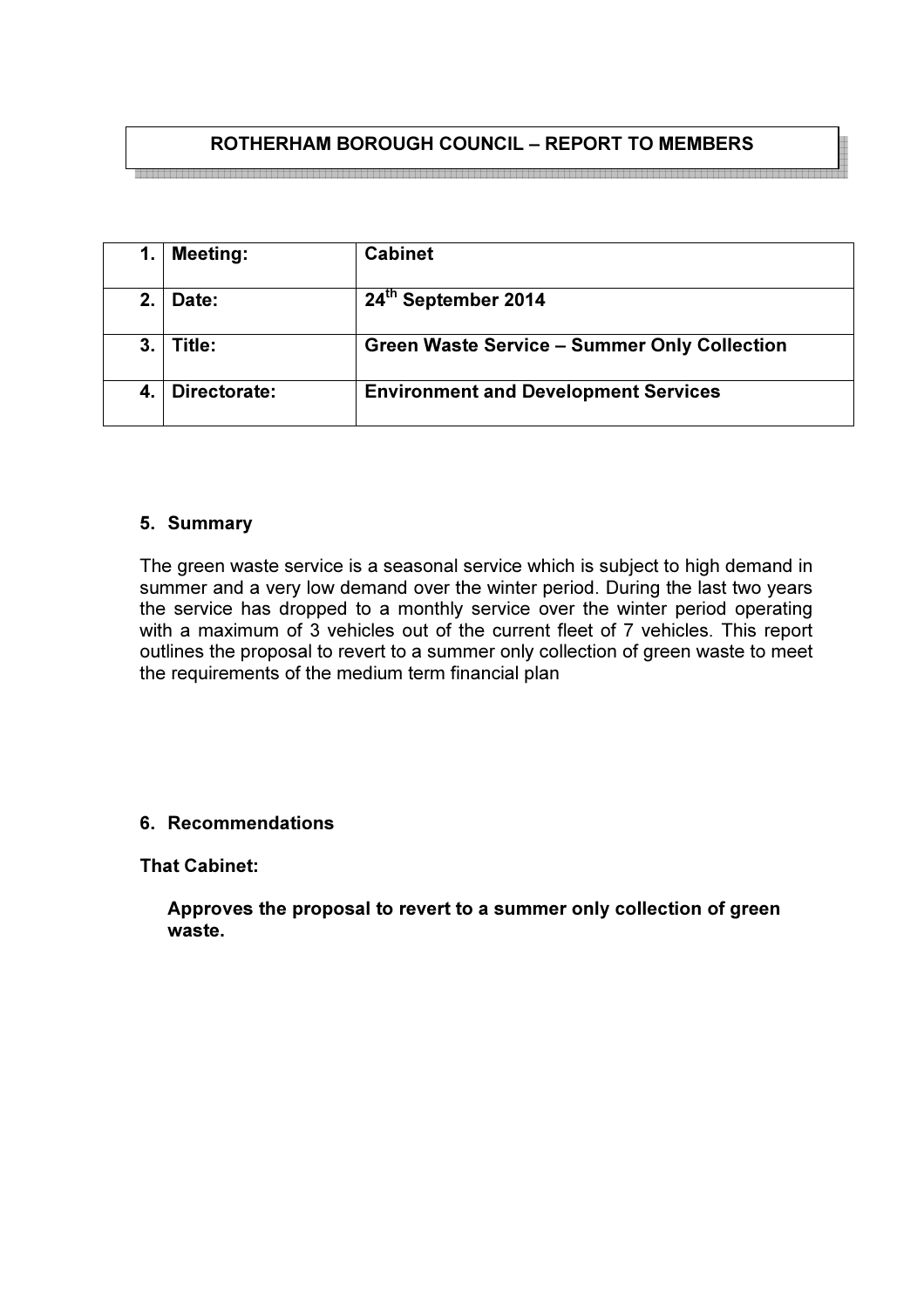# 7. Proposals and Details

The green waste collection service is a seasonal service which is normally subject to high participation within the summer months with a tailing off in demand for the service over the winter period.

The current front line fleet of seven vehicles is normally complemented by the hiring in of one extra vehicle for a period of approximately 20 weeks during the summer growing season. In the last two years the service has seen a significant reduction in participation in collections in the winter period with the result that the number of vehicles used has reduced to a maximum of 3 vehicles and schedules have reverted to a monthly collection from the summer alternate week collection schedule.

Based upon a five year average the service collects around 18,624 tonnes of green waste per annum; of which only 2,694 tonnes is collected over the period November to March, this represents 14.47 % of the total green waste figure. It is however important to note that of the green waste collected over this five month period 1,672 tonnes of the waste is picked up in March.

This can be summarised as follows:

Total tonnes collected = 18, 624 tonnes Tonnage November to March = 2,694 tonnes (14.47%) Tonnage November to February = 1,022 tonnes (5.49%) Tonnage March = 1,672 tonnes (8.98%)

In order to achieve the requirements of the Medium Term Financial Plan 2014 it is proposed that with effect from this year the green waste service ceases operation at the end of October 2014. The service will then re-commence operations with effect from April 2015 and operate over the summer period only.

This situation has been discussed with our partner, Yorkshire Horticulture who processes the green waste collected on the service and they have confirmed the transfer station they operate at Maltby will close for the winter period.

The proposal to cease collections over the winter period has been fully discussed with Trade Union Representatives in terms of reducing the establishment on Waste Collection Operations through the Voluntary Severance Scheme and taking vehicles off the road. I can report that the current fleet of vehicles are coming to the end of their lease periods and it has been agreed with our Transport Partner to leave them in the Depot to support servicing and repair of the specialist fleet over the winter period.

### 8. Finance

The proposal to cease the collection of green waste with effect from the end of October 2014 and operate a summer only service in subsequent years will assist the Council in achieving the requirements of the medium term financial plan.